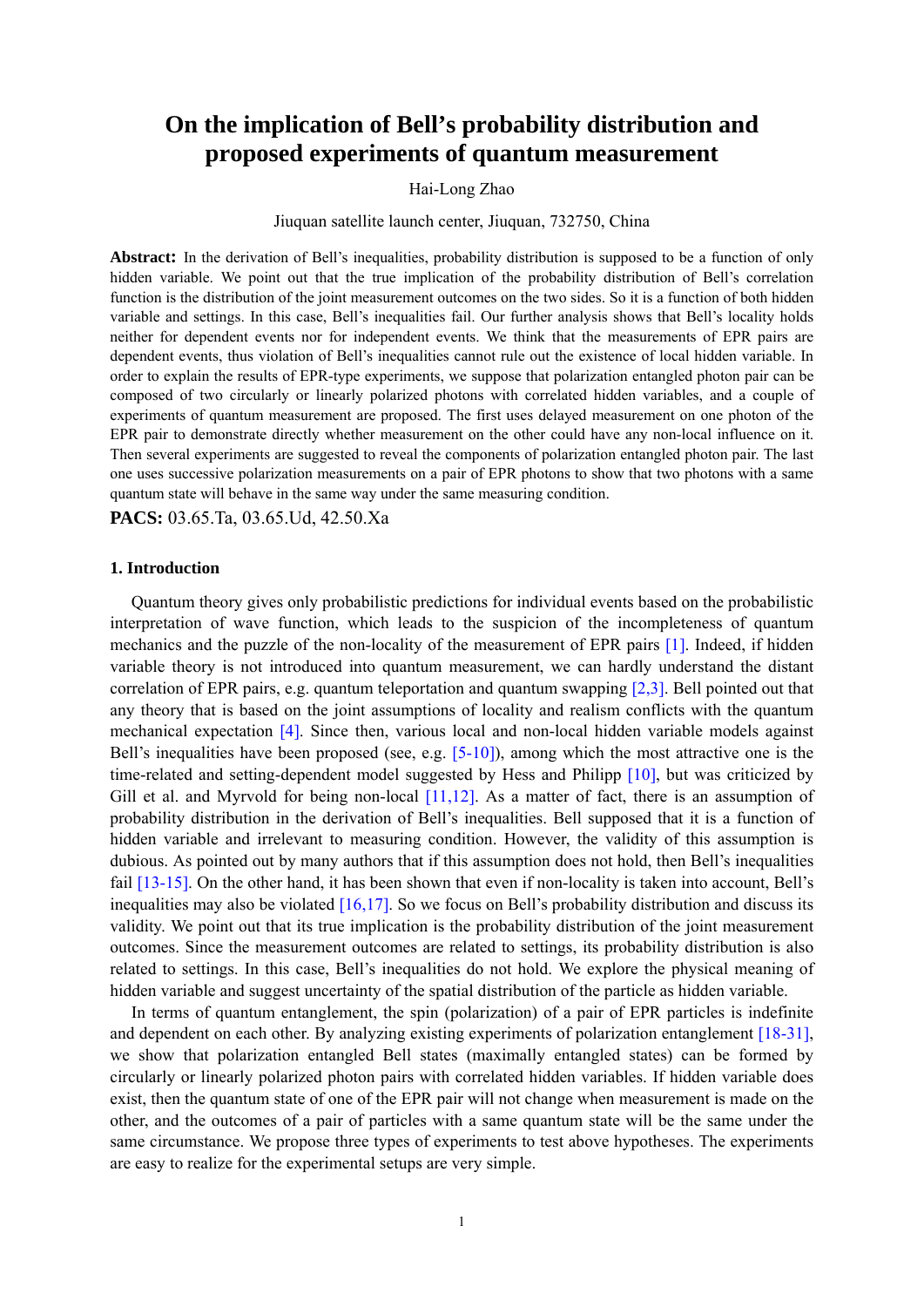## **2. On Bell's probability distribution and suggested hidden variables**

Among local hidden variable theories Bell's inequalities play an important role. Bell regarded that his correlation function was founded on the vital assumption of Einstein that the result of *B* does not depend on the setting of measuring device  $a$ , nor  $A$  on  $b$ , then it can be written as [4]

$$
P(a,b) = \int A(a,\lambda)B(b,\lambda)\rho(\lambda)d\lambda,
$$
\n(1)

where  $A(a,\lambda) = \pm 1$ ,  $B(b,\lambda) = \pm 1$ ,  $\rho(\lambda)$  is the probability distribution of hidden variable according to Bell. de la Peňa et al. suggested that  $\rho$  may depend on measuring condition [13]. Nagasawa further expressed this idea by modified definition of locality [14]. But many people insist on the locality of Eq. (1) and they think that the probability distribution of hidden variable cannot be influenced by measuring process. So the arguments of de la Peňa and Nagasawa are not widely accepted. If  $\rho$  really represents the probability distribution of hidden variable, then Eq. (1) seems reasonable. Now we analyze the mathematical implication of  $\rho$ . Eq. (1) includes four joint probabilities, which are  $P_{++}(A=1, B=1)$ ,  $P_{+-}(A=1, B=-1)$ ,  $P_{-+}(A=-1, B=1)$  and  $P_{-}(A=-1, B=-1)$ , respectively. Then we have  $P(a,b)=P_{++}-P_{+}-P_{-+}+P_{-}$ . Since  $P(a,b)$ actually implies the joint probabilities of the measurement outcomes of *A* and *B*,  $\rho$  must be the joint probability density function with respect to the results of *A* and *B*, i.e.  $\rho = \rho(A = \pm 1, B = \pm 1)$ . As the results of *A* and *B* depend on the settings of measuring devices and hidden variables of the pair, we have  $\rho = \rho(a,b,\lambda)$ . If it does not vary with measuring condition, then it becomes the case considered by Bell. For a pair of EPR particles it's easy to understand that they share a same hidden variable. But there is no prior reason that the probability distribution of measurement outcomes is irrelevant to the settings. Two curves are plotted in Fig. 1 representing the possible probability distributions under different measuring conditions *a* , *b* and *a* , *b* , respectively.



**Fig. 1.** Possible probability distributions under different measuring conditions.

We emphasize that  $\rho$  should not be regarded as the probability distribution of hidden variable. Instead, it is the probability distribution of the results *A* and *B* . Since the joint measurement outcomes are related to *a*, *b* and  $\lambda$ , it's natural that the joint probability distribution is a function of  $a$ ,  $b$  and  $\lambda$ . This is the key to understanding Bell's correlation function. It seemed that Bell misunderstood the mathematical implication of the probability distribution.

Now we make further analysis of Bell's correlation function. In the above Bell aimed at the case of a pair of EPR particles. We extend it to the general case where particles *A* and *B* have respective hidden variables  $\lambda_A$  and  $\lambda_B$ . As the measurement outcome is related to the local condition and hidden variable, we have  $A = A(a, \lambda_A)$  and  $B = B(b, \lambda_B)$ . In the case that  $\lambda_A$  and  $\lambda_B$  are mutually independent, we obtain

$$
P(a,b) = \iint A(a,\lambda_A)B(b,\lambda_B)\rho(a,\lambda_A)\rho(b,\lambda_B)d\lambda_A d\lambda_B
$$
  
= 
$$
\int A(a,\lambda_A)\rho(a,\lambda_A)d\lambda_A \int B(b,\lambda_B)\rho(b,\lambda_B)d\lambda_B = P_a P_b,
$$
 (2)

i.e. joint probability equals the product of individual probabilities, which shows that the two events are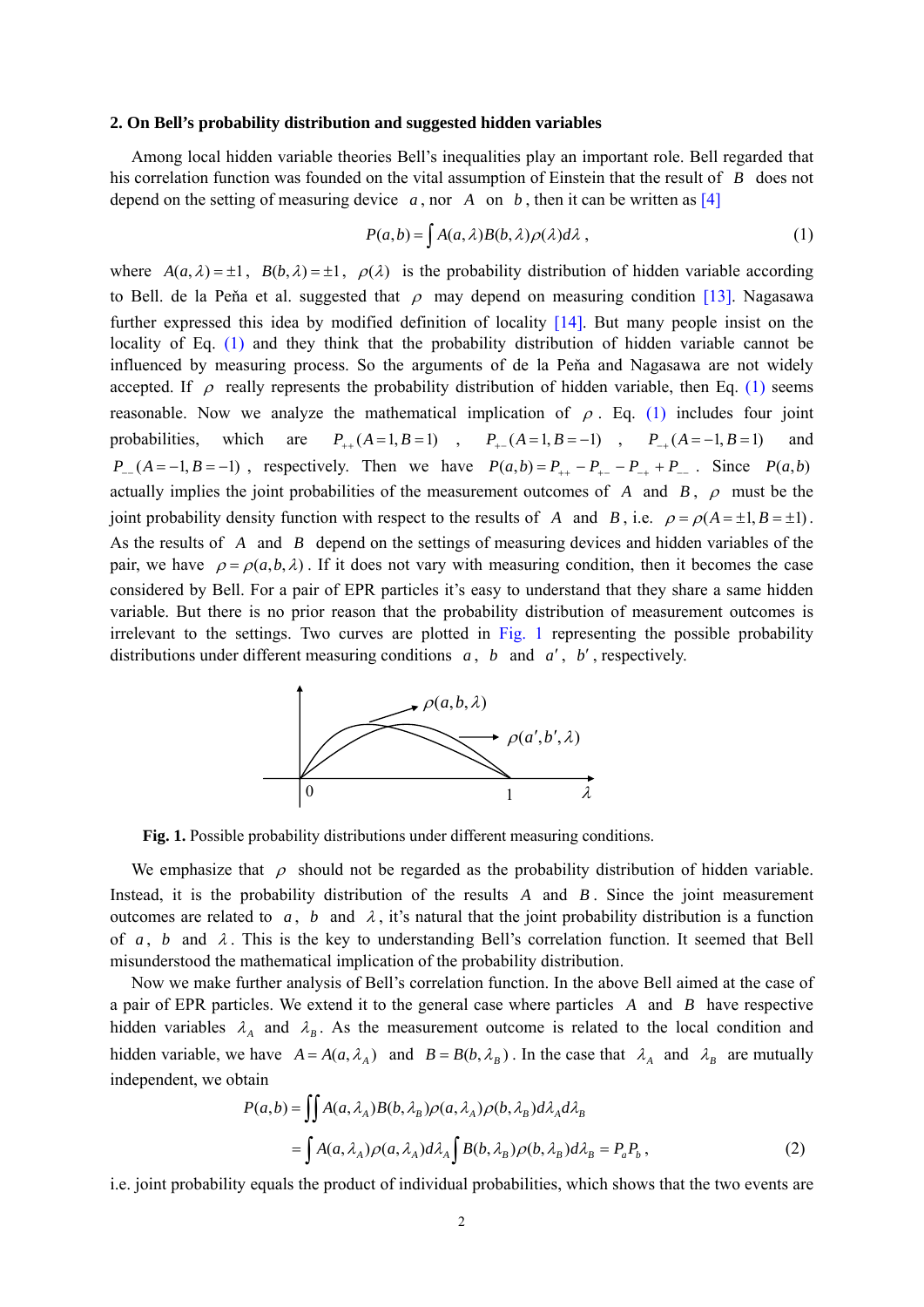independent events. If there exists definite relation between  $\lambda_A$  and  $\lambda_B$ , the two events are dependent events. In this case, joint probability density is not equal to the product of individual probability densities. We can only denote it by  $\rho(a, b, \lambda_A, \lambda_B)$ . Suppose  $\lambda_B = f(a, b, \lambda_A)$ , we eliminate integral variable  $\lambda_B$  to get

$$
P(a,b) = \int A(a,\lambda_A)B(b,\lambda_B)\rho(a,b,\lambda_A,\lambda_B)d\lambda_A = \int A(a,\lambda)B(a,b,\lambda)\rho(a,b,\lambda)d\lambda,
$$
 (3)

where  $B(a, b, \lambda) = B(b, \lambda_B)$  denotes the result of *B*. For a pair of EPR particles, suppose  $\lambda_A = \lambda_B$ , we get

$$
P(a,b) = \int A(a,\lambda)B(b,\lambda)\rho(a,b,\lambda)d\lambda.
$$
 (4)

We see that in this case Eq.  $(1)$  should be modified as Eq.  $(4)$ . Similarly, we have

$$
P(a,c) = \int A(a,\lambda)B(c,\lambda)\rho(a,c,\lambda)d\lambda,
$$
\n(5)

$$
P(b,c) = \int A(b,\lambda)B(c,\lambda)\rho(b,c,\lambda)d\lambda.
$$
 (6)

With above expressions, Bell's inequalities cannot be obtained. We do not discuss the detailed derivation process.

From above analysis we see that Bell's correlation function holds neither for dependent events nor for independent events. For a pair of EPR particles, their hidden variables may be correlated since they are born from a same particle, so their measurement outcomes are correlated, i.e. the measurements on the two sides are dependent events. Thus violation of Bell's inequalities with EPR-type experiments cannot rule out the existence of local hidden variable.

In the following we discuss the problem of quantum measurement based on the assumption that local hidden variable exists. We first explore the physical meaning of hidden variable. Due to wave-particle duality and uncertainty principle, a microscopic particle may be regarded as a wave packet, which occupies certain volume in space. Hidden variable represents the intrinsic fluctuating state of a particle. So any parameter that can represent the characteristic of spatial distribution of the particle may be used as hidden variable. At present, only the uncertainties of position, momentum and angular momentum et al. may be used to denote this property, so we might as well borrow them to represent hidden variables. Note that the intrinsic quantum fluctuation of the particle is not random, it also obeys certain laws which are unknown to us.

Take spin (polarization) of a particle as an example. In classical theory angular momentum is a vector, whose magnitude and the projections in three directions are all well-defined. In quantum mechanics, the magnitude of angular momentum is well-defined, and we can determine its projection  $l_z$  in one direction. But the angular position  $\phi$  and the other two projections  $l_x$  and  $l_y$  are all indefinite.  $\phi$  and  $l_z$  satisfy the uncertainty relation  $\Delta \phi \Delta l_z \ge \hbar/2$ . Both  $\Delta \phi$  and  $\Delta l_z$  indicate the quantum fluctuation of a particle around the projection (measurement) direction, so they may be used as hidden variables. As spin (polarization) is a relativistic quantum effect, it's likely that the corresponding hidden variables are irrelevant to time. We will test this hypothesis in the following experiment.

The hidden variables of spin (polarization) represent the particle's quantum fluctuation of the degree of freedom of spin (polarization) in three-dimensional space, which should be independent of external circumstance. However, the measurement on the particle always projects the spin (polarization) onto a specific direction. The quantum fluctuation of spin (polarization) may be different in different directions, i.e. hidden variable is multi-valued. In this sense, we may also think that hidden variable varies with measuring condition. We now try to explore the measuring process. In classical mechanics and quantum field theory, we have principle of least action. We may introduce this principle into quantum measurement. We define  $\Delta \phi \Delta l_z$  as the action for spin (polarization) of a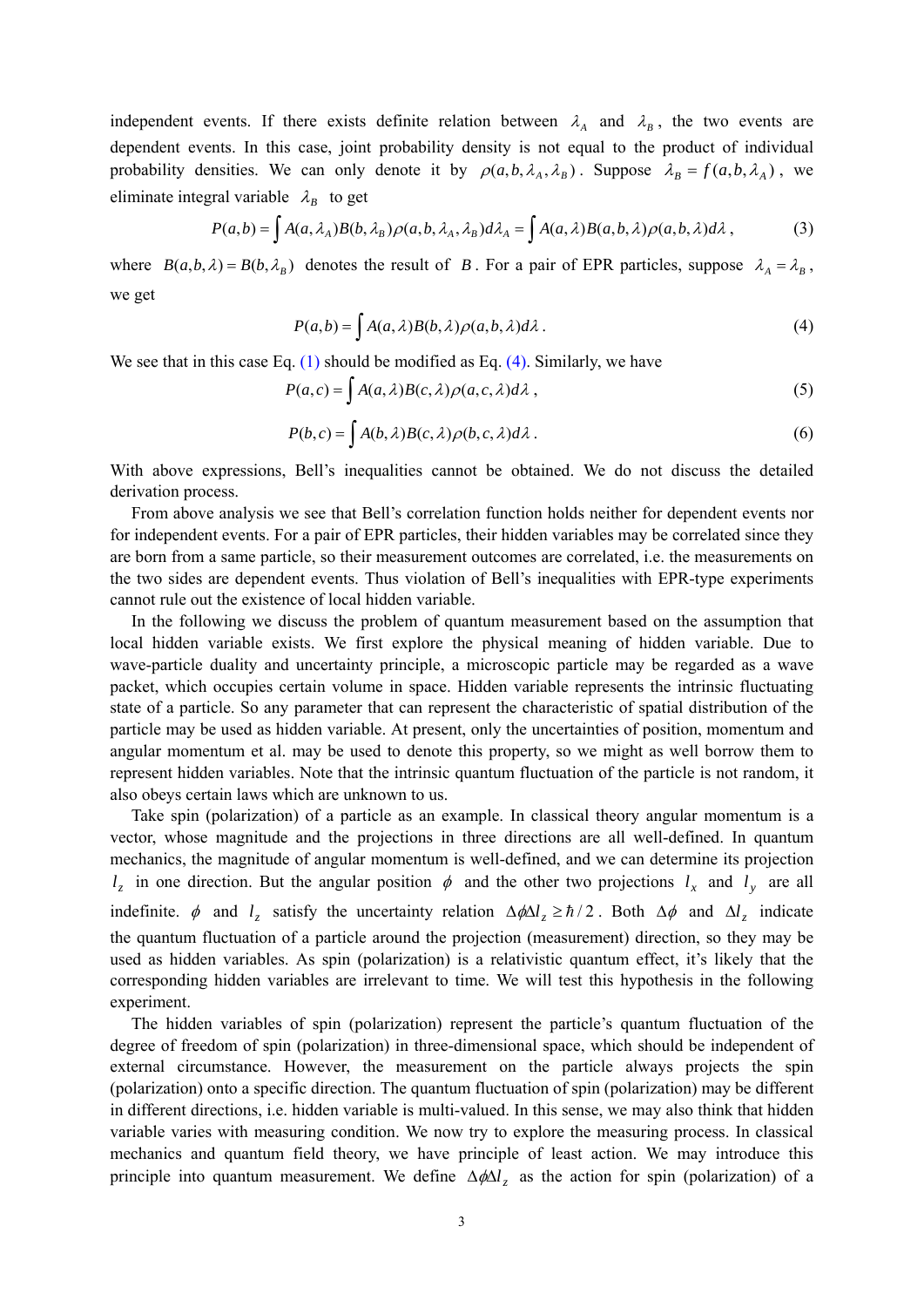particle in the projection (measurement) direction. When a photon is incident on a polarizer, it has two choices. Consequently, there are two possible collapsed polarization directions and two corresponding actions. We suppose a photon always chooses the direction with a less action. For a linearly polarized photon, its polarization direction may be regarded as the direction with the least action, i.e. in this direction we have  $\Delta \phi \Delta l_z = \hbar / 2$ . Thus when the polarization direction of a photon is parallel to the orientation of a polarizer, it will pass through the polarizer with certainty. Similarly, we define the product of the uncertainties of position and momentum as the action for the motion of center of mass of a photon.

In the general case, when measurement is made on a particle, its quantum state will collapse into another one, and the collapsing process is nonlinear and irreversible. A small change of external circumstance or hidden variable may lead to a different result, i.e. the measurement outcome is sensitive to external circumstance and hidden variable. So the collapse of quantum state is chaotic. From this point of view, the evolutions of microcosm and macrocosm, and even the universe are chaotic in essence.

## **3. Interpretation of EPR-type experiment**

The experiment used to test Bell's inequalities with polarization state of photon pairs is shown in Fig. 2. A pair of EPR photons is incident on a pair of polarization analyzers *a* and *b* , respectively. We denote the transmitted and reflected channels by "+" and "-", respectively. The results for  $|\phi^+\rangle$ state in quantum mechanics are [24]

$$
P_+(a) = P_-(a) = 1/2 \tag{7}
$$

$$
P_{+}(b) = P_{-}(b) = 1/2, \tag{8}
$$

$$
P_{++}(a,b) = P_{--}(a,b) = \frac{1}{2}\cos^2(a-b),
$$
\n(9)

$$
P_{+-}(a,b) = P_{-+}(a,b) = \frac{1}{2}\sin^2(a-b),
$$
\n(10)



**Fig. 2.** Experimental test of Bell's inequalities.

respectively. In terms of quantum entanglement the polarization of a pair of EPR photons is indefinite. If hidden variable exists, the polarization of each photon should be well-defined. Consider the experiment of photon pairs emitted by the  $J=0 \rightarrow J=1 \rightarrow J=0$  cascade atomic calcium [18,19]. According to classical theory, the two photons are circularly polarized. For the experiment of  $J=1 \rightarrow J=1 \rightarrow J=0$  cascade atomic mercury [20], one photon is linearly polarized and the other circularly polarized. In the case of down-conversion of nonlinear crystal [21-31], the wave packets of two orthogonally polarized photons overlap at crystal or beam splitter. They will form two circularly polarized photons under appropriate conditions. The combination of a half-wave plate and a quarter-wave plate can transform a Bell state into other three Bell states [24]. From these facts, we think that Bell state can be composed of circularly (or circularly/linearly) polarized photon pairs. For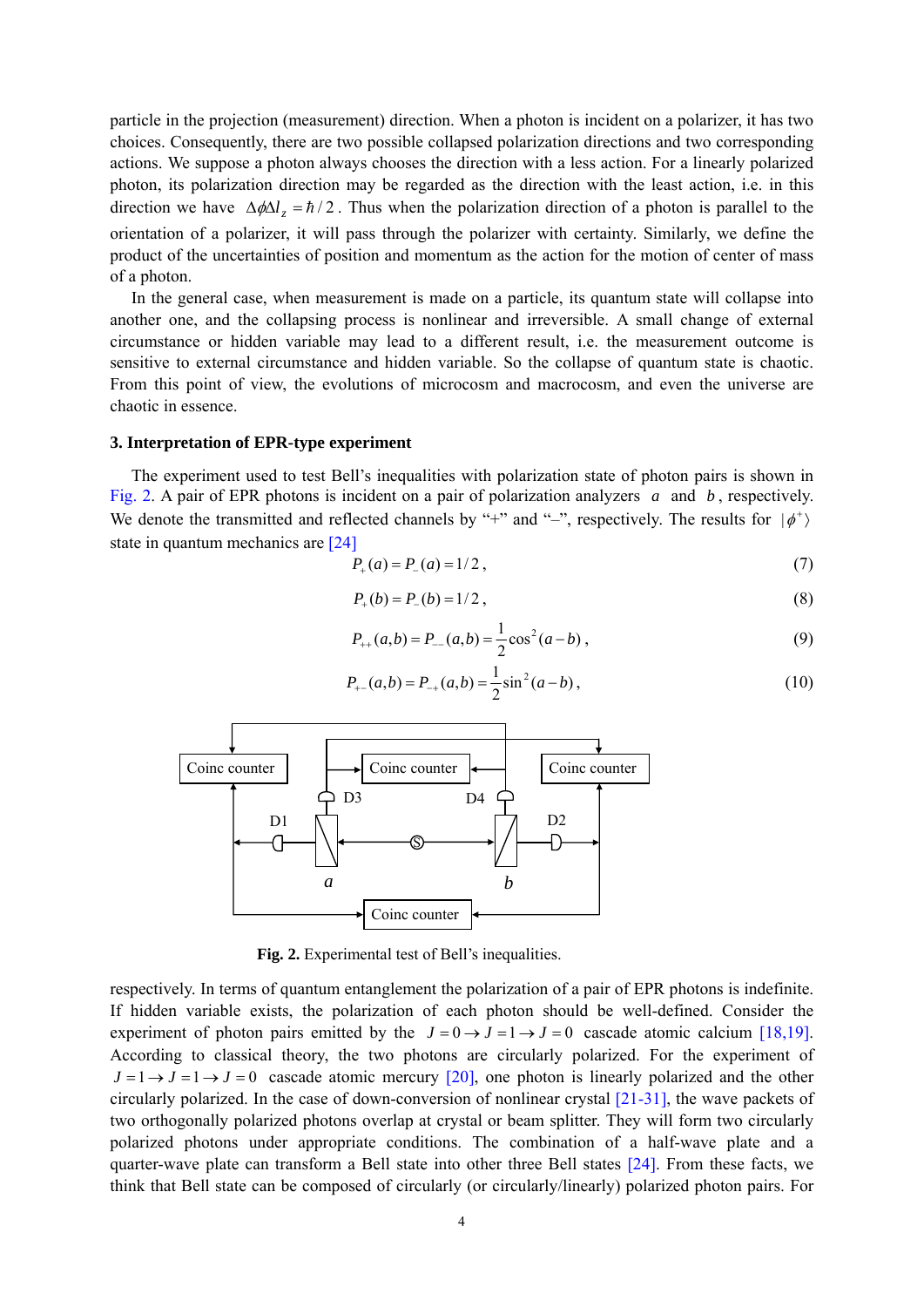the twin photons generated in cascade radiation or down-conversion, their hidden variables may be regarded as correlated, so measurements on the two photons are dependent events. In order to obtain the joint probabilities, we use projective geometry to calculate the conditional probabilities.

We first consider Bell state composed of circularly polarized photon pairs. For a circularly polarized photon, the probabilities of being transmitted and reflected are both 1/2 no matter how we orientate the polarizer. Thus for single probabilities we get the results of Eqs. (7) and (8). For a pair of correlated photons, we may use conditional probability to get

$$
P_{++}(a,b) = P_{+}(a)P_{+}(b|a) = P_{+}(b)P_{+}(a|b), \qquad (11)
$$

where  $P_+(b|a)$  and  $P_+(a|b)$  are conditional probabilities, which can be calculated by projective method. For  $|\phi^+\rangle$  state we suppose  $P_+(b|a) = P_+(a|b) = \cos^2(a-b)$ . We may understand above method as follows. If the photon on the left side can pass through the polarizer  $a$ , then the photon on the right side can certainly pass through a polarizer with the same orientation. If the orientation of the polarizer on the right side is set at *b* , the probability that the photon on the right side can pass through the polarizer is  $\cos^2(a-b)$ . Then we have  $P_{++}(a,b) = \frac{1}{2}\cos^2(a-b)$ , which agrees with Eq. (9). Note that only for a pair of circularly polarized photons with maximally correlated or anti-correlated hidden variables ( $\lambda_A = \lambda_B$  or  $\lambda_A = -\lambda_B$ ) can we use this projective method. For circularly polarized photon pairs with independent hidden variables, we have  $P_{+}(a,b) = P_{+}(a)P_{+}(b) = 1/4$ .

As for the Bell state composed of circularly/linearly polarized photon pairs, we suppose the circularly polarized photons are incident on polarizer *a* and linearly polarized photons on polarizer *b*. We first project *a* onto *b*. As  $P_+(a) = 1/2$  and the angle between the orientations of the two polarizers is  $a - b$ , we use projective geometry to get  $P_{++}(a, b) = \frac{1}{2} \cos^2(a - b)$ . We then project *b* onto *a* . Suppose the polarization directions of linearly polarized photons distribute uniformly in space and the angle between the polarization direction of a photon and the orientation of polarizer *b* is  $x$ . The probability that a photon can pass through polarizer *b* is  $\cos^2(b-x)$  according to Malus' law, then the joint probability is

$$
P_{++}(a,b) = \frac{1}{2\pi} \int_0^{2\pi} \cos^2(b-x) \cos^2(a-b) dx = \frac{1}{2} \cos^2(a-b).
$$
 (11)

If the polarization directions of linearly polarized photons distribute only in two orthogonal directions, we have

$$
P_{++}(a,b) = \frac{1}{2}\cos^2 x \cos^2(a-b) + \frac{1}{2}\sin^2 x \cos^2(a-b) = \frac{1}{2}\cos^2(a-b),
$$
 (12)

which also agrees with the result of quantum mechanics. Additionally, if the linearly polarized direction of photons is set at the  $\pm 45^{\circ}$  direction relative to the orientation of the polarizer, the probabilities that the linearly and circularly polarized photons can pass through their respective polarizers are both 1/2. In this case, we also get the same result as that of quantum mechanics using projective method.

In the general case, linearly polarized photon pairs cannot form a Bell state (which we will discuss in detail in the next section). But in special case their joint probability may also agree with the result of quantum mechanics. Suppose a pair of photons has the same polarization direction and the polarization directions of photon pairs distribute in two orthogonal directions with equal probability, and the orientation of polarizer *a* is in the *x* (or *y*) direction, while the orientation of polarizer *b* may vary arbitrarily. When the polarization of a pair of photons is in the *x* (or *y* ) direction, the photon incident on polarizer *a* can pass through with certainty, and the probability that the photon incident on polarizer *b* can pass through is  $\cos^2(a-b)$  according to Malus' law. When the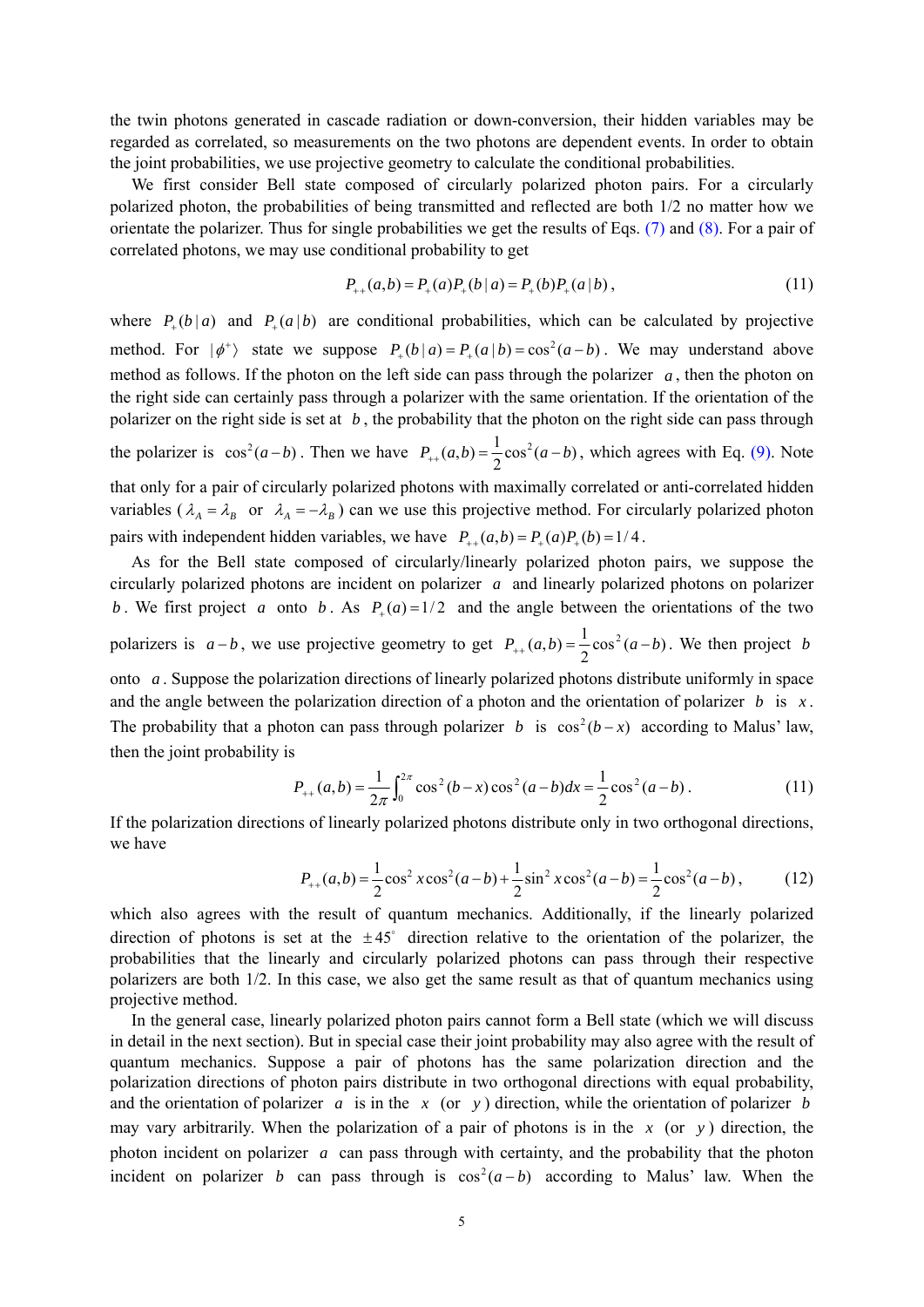polarization of a pair of photons is in the *y* (or *x* ) direction, the photon incident on polarizer *a* cannot pass through. So the joint probability for the photon pairs to pass through the polarizers is  $P_{++}(a,b) = \frac{1}{2}\cos^2(a-b)$ . In this case, linearly polarized photon pairs can also form a Bell state.

We summarize as follows: (i) circularly polarized photon pairs with correlated hidden variables will form a Bell state; (ii) circularly/linearly polarized photon pairs with correlated hidden variables can form a Bell state under the condition that the polarization directions of linearly polarized photons distribute uniformly in space or in two orthogonal directions, or the linearly polarized direction of photons is set at the  $\pm 45^\circ$  direction relative to the orientation of the polarizer; (iii) linearly polarized photon pairs with correlated hidden variables can form a Bell state only when the polarization directions of photon pairs distribute in two orthogonal directions with equal probability and the orientation of one of the polarizers is parallel to one of the polarization directions of the photon pairs.

We have supposed above that the measurement outcome of a photon is determined by the external condition and hidden variable. In fact, it may also be determined by other property of the photon. Consider the Bell state composed of circularly polarized photon pairs. Even if the polarization uncertainties of a pair of photons are the same, their rotation directions may be different. We denote the hidden variables of a pair of photons by  $\lambda_A$  and  $\lambda_B$ , respectively, and the rotation directions of the pair by  $d_A$  and  $d_B$ , respectively. Then the four Bell states can be denoted by the combination of  $\lambda$  and *d*. Let's suppose that for  $|\phi^+\rangle$  state we have  $\lambda_A = \lambda_B$  and  $d_A = d_B$  while for  $|\psi^-\rangle$  state we have  $\lambda_A = -\lambda_B$  and  $d_A = d_B$ . The coincidence rate of  $P_{++}$  for the four Bell states  $|\phi^+\rangle$ ,  $|\phi^-\rangle$ ,  $|\psi^{+}\rangle$  and  $|\psi^{-}\rangle$  are  $\frac{1}{2}\cos^{2}(a-b)$ ,  $\frac{1}{2}\cos^{2}(a+b)$ ,  $\frac{1}{2}\sin^{2}(a+b)$  and  $\frac{1}{2}\sin^{2}(a-b)$ , respectively [24]. Then we may infer that the rotation direction determines the sign of plus or minus while the hidden variable determines the expression of sine or cosine. So for  $|\psi^+\rangle$  state we have  $\lambda_A = -\lambda_B$  and

 $d_A = -d_B$ , and for  $|\phi^{-}\rangle$  state we have  $\lambda_A = \lambda_B$  and  $d_A = -d_B$ . As the rotation direction of the photon is a measurable quantity, we do not regard it as a hidden variable.

As for the Bell states composed of circularly/linearly (or linearly) polarized photon pairs, we may use polarization uncertainty and one of the polarization components (e.g. horizontal or vertical polarization) of the pair to denote the four Bell states. For example,  $|\phi^+\rangle$  state may be denoted by  $\lambda_A = \lambda_B$  and  $H_A = H_B$  (or  $V_A = V_B$ ). As for  $|\phi^-\rangle$  state, we have  $\lambda_A = \lambda_B$  and  $H_A = -H_B$  (or  $V_A = -V_B$ ).

We now use above theory to explain the experimental results. The atomic cascade radiation experiments in Refs. [18-20] can be explained by circularly polarized photon pairs or circularly/linearly polarized photon pairs. For the down-conversion of crystal, the wave packets of a pair of orthogonally polarized photons overlap at crystal or beam splitter. If their phases are the same, when they are separated from each other at the output port, they tend to convert into a pair of circularly polarized photons with different rotation directions. As the two photons have anti-correlated hidden variables, the experiment will generate  $|\psi^+\rangle$  state. If the two photons obtain phase shift of  $\pm \pi/2$  during the propagation process in the crystal due to their different phase velocities, they will form a pair of circularly polarized photons with the same rotation direction. Then the experiment will generate  $|\psi^{-}\rangle$  state. This can explain the experimental results of Refs. [21-27]. As for the Bell state composed of four photons, provided that a pair of orthogonally polarized photons can form a pair of circularly polarized photons with the same rotation direction, Bell state will be obtained. Even if each pair of photons forms a pair of linearly polarized photons with polarization direction at  $\pm 45^\circ$ , we can turn them into circularly polarized photons by inserting two quarter-wave plates into the optical paths. This can explain the experimental results of Refs. [28-31]. In the meanwhile, As the quantum states of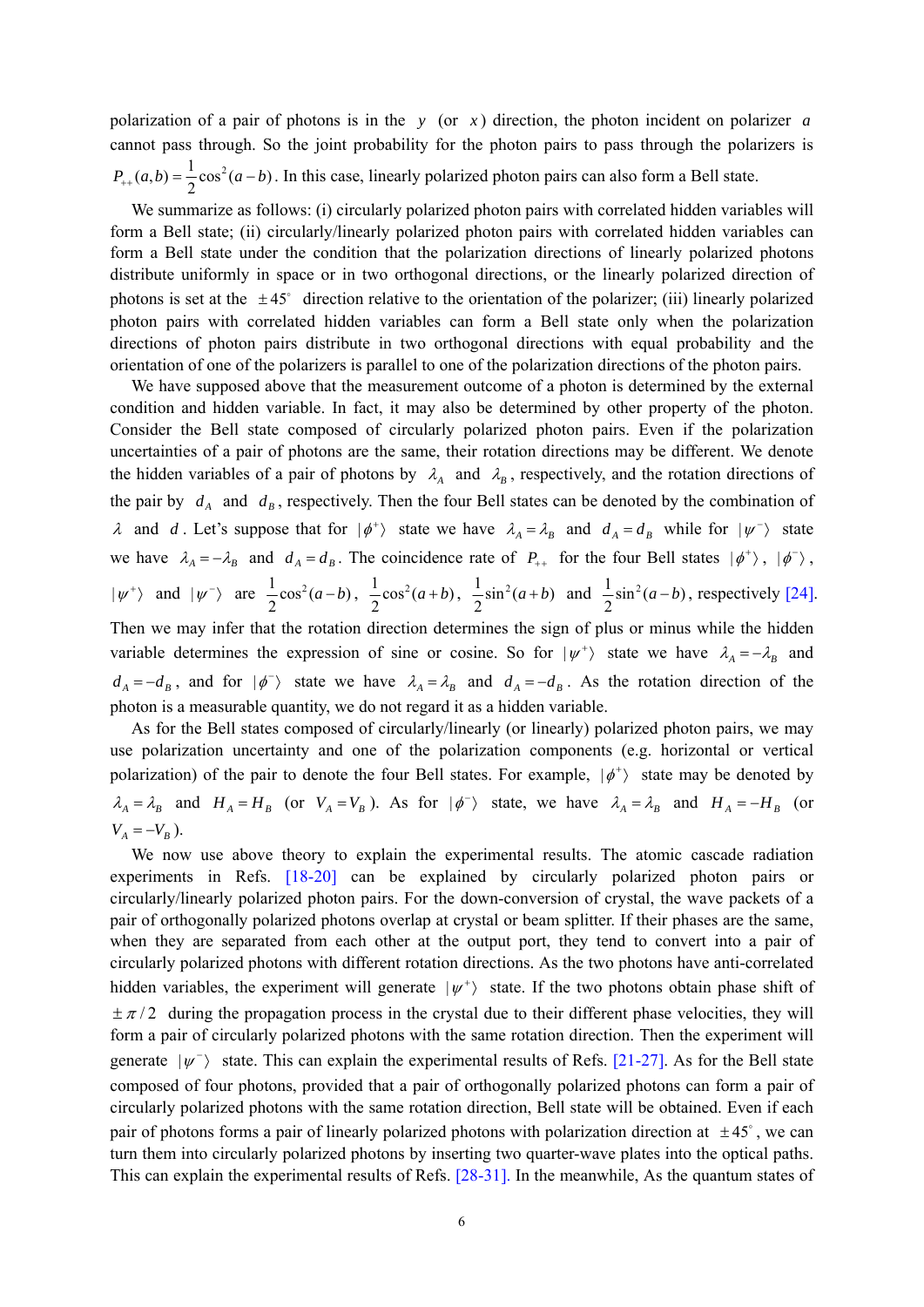a pair of photons in the same path are the same, even if one photon is lost during the detection process, the coincidence rate will remain unaffected. This type of experiments can increase the detection efficiency of correlated photon pairs.

We have supposed that a pair of linearly polarized photons will be decomposed of a pair of circularly polarized photons with different rotation directions when their wave packets are separated from each other. Certainly, they may also convert into a pair of linearly polarized photons with the polarization direction of  $\pm 45^{\circ}$ . In this case, if one of the orientations of the polarizers is set at  $\pm 45^{\circ}$ . Bell state will also be obtained based on our above analysis. As in most of the experiments, one of the polarizer is oriented at  $\pm 45^\circ$ , this possibility cannot be ruled out. In order to test which assumption is correct, we let the orientation of the fixed polarizer deviate from  $\pm 45^{\circ}$ , e.g.  $\pm 20^{\circ}$ , while the orientation of the other polarizer may vary arbitrarily. If Bell state can still be obtained in this case, then the former assumption is correct, otherwise the latter is correct. As some experiments have already indicated that Bell state can be obtained when the fixed polarizer is orientated at  $0^{\circ}$  or  $90^{\circ}$ [25,26], it's likely that the former assumption is correct. In the meanwhile, this experiment provides a method to discriminate between quantum theory and our theory. In the experimental setups of Refs. [21-26], we insert a quarter-wave plate into each optical path. According to quantum theory, the Bell state will remain unaffected. While in our theory, linearly polarized photon pairs will be obtained by inserting quarter-wave plates, and Bell state cannot be obtained in the general case. Then we can decide which theory is correct based on the experimental results.

## **4. Proposed experiments of quantum measurement**

# *4.1*. *Experimental test of the locality of the measurement of EPR pairs*

One of the questions raised by EPR paradox is: if we have measured one particle of the EPR pair, what is the quantum state of the other? For example, suppose  $|\phi^+\rangle$  state is composed of circularly polarized photon pairs. According to quantum entanglement, when we measure one photon find it linearly polarized, the other will instantaneously collapsed into linear polarization. In terms of hidden variable theory, the other will remain circularly polarized until we analyze it with a polarizer. Does this violate the conservation of angular momentum? If we only consider the system composed of a pair of photons, the angular momentum of the system is certainly not conserved. In the measuring process, a third component—the measuring device is involved. If the measuring device is included, the momentum and angular momentum of the system are still conserved.

In order to discriminate between the two hypotheses, we must seek a material that can exhibit different effects when circularly and linearly polarized photons pass through it respectively. Note that the usual method of inserting a quarter-wave plate into the optical path cannot be used here for the circularly polarized photons in one optical path may have two rotation directions, so we make use of roto-optic effect (or Faraday effect). This is because a linearly polarized photon can be regarded as the combination of left-handed and right-handed circularly polarized components. When it passes through a roto-optic material, the velocities of the two components are different according to Fresnel's roto-optic theory. Then there exists a phase shift between the two components. The polarization plane of the photon will rotate and the polarization quantum state will change. As a circularly polarized photon passes through the roto-optic material, its polarization quantum state will not change since it has only one rotation direction. The experimental setup is shown in Fig. 3, where I and II are a pair of polarizers with the same orientation, and Ro is a roto-optic material which rotates the polarization plane of linearly polarized photon by  $\pi/2$ .  $|\phi^+\rangle$  state composed of circularly polarized photon pairs can be generated by down-conversion of nonlinear crystal. When the wave packets of two orthogonally polarized photons overlap at beam splitter or crystal [21,22,24], we may think that  $|\psi^{+}\rangle$ state generated in the experiments is composed of circularly polarized photon pairs. Then  $|\phi^+\rangle$  state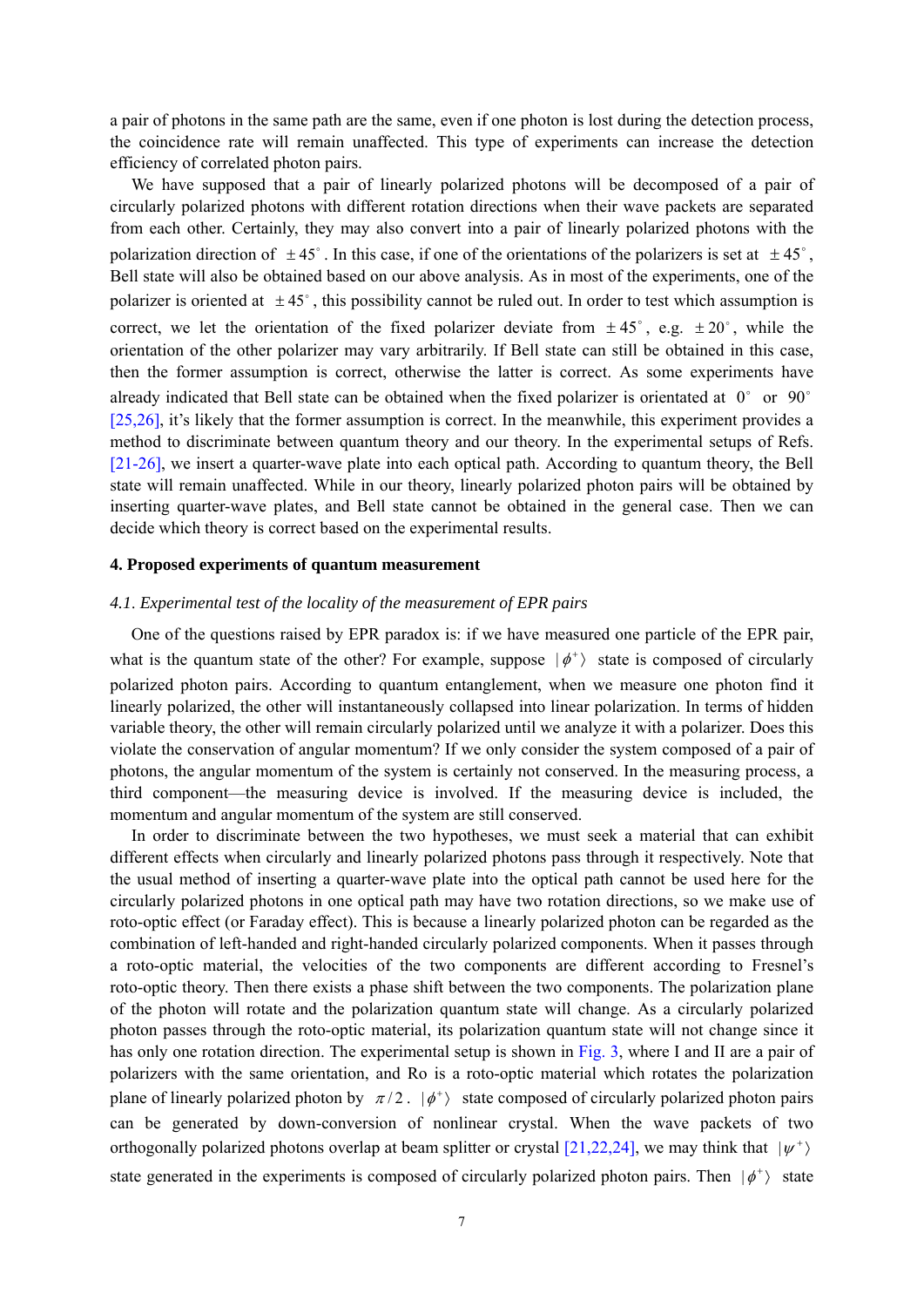can be obtained by inserting a half-wave plate into one of the optical paths. A circularly polarized photon will remain circularly polarized after it passes through a half-wave plate. Thus  $|\phi^+\rangle$  state obtained in this way is composed of circularly polarized photon pairs. If we adopt the method of cascade radiation, then the experiments in [18,19] just generate  $|\phi^+\rangle$  state. Let the distance between source S and Ro be longer than that between S and polarizer I (L2>L1). Then the leftwards-traveling photon will first be analyzed. Co is an optical path length compensator used to guarantee the simultaneous detection of a pair of photons within the coincidence time window of the counters D1 and D2. If roto-optic material is a Faraday rotator, then the compensator can be used with another same one that is power-off. As a matter of fact, if the optical path length difference between the two sides is appropriately adjusted, the compensator Co may be removed.



**Fig. 3.** Experimental test of the locality of the measurement of EPR pairs.

We now see the expectations of the two theories. According to quantum entanglement, when the leftwards-traveling photon passes through polarizer I, the polarization direction of the rightwards-traveling photon will instantaneously collapse to the orientation of polarizer I. Its polarization plane is then rotated by  $\pi/2$  when it passes through Ro. Thus it will be reflected by polarizer II. If the leftwards-traveling photon is reflected by polarizer I, the coincidence rate is zero whatever the rightwards-traveling photon is transmitted or reflected. So the expected coincidence rate is zero in terms of quantum entanglement. According to hidden variable theory, measurement on one photon does not affect the other. On the other hand, roto-optic material does not change the polarization quantum state of circularly polarized photon. So the coincidence rate will remain unchanged and is always 1/2. If hidden variable varies with time, as suggested by Hess and Philipp [10], the coincidence rate will vary with the position of polarizer II. Similar experiments can be performed for the other three Bell states.

If one does not agree with the assumption of wave packet reduction of EPR pair and supposes roto-optic material does not change the polarization quantum state of EPR pair, he will get the same result as ours. In order to see whether roto-optic material can change the polarization quantum state of EPR pair or not, we make the above experiment with  $|\phi^+\rangle$  state composed of circularly and linearly polarized photon pairs. Then a question arises: how to obtain this quantum state? When the wave packets of two orthogonally polarized photons overlap at beam splitter,  $|\psi^+\rangle$  state will be generated. Then the two photons are circularly polarized. In the experimental setup of Ref. [23], the rotation direction of one photon is reverted by a reflected mirror, so the experiment will generate  $|\psi^{-}\rangle$  state. Then we can change it into  $|\phi^+\rangle$  state with a half-wave plate and a quarter-wave plate. A quarter-wave plate will transform circular polarization into linear polarization, so in this case  $|\phi^+\rangle$ state is composed of circularly and linearly polarized photon pairs. Similarly, in the experimental setup of Ref. [24], we let the experiment generate  $|\psi^{-}\rangle$  state by adjusting the birefringent phase shifter. We then use a half-wave plate and a quarter-wave plate to change  $|\psi^{-}\rangle$  state into  $|\phi^{+}\rangle$  state. In this case,  $|\phi^+\rangle$  state is composed of circularly and linearly polarized photon pairs. If Ro is inserted into the optical path without quarter-wave plate (the photons in this path are circularly polarized), both theories expect the coincidence rate to be 1/2. However, if Ro is placed into the optical path with quarter-wave plate, the expectations of the two will be different. If roto-optic material does not change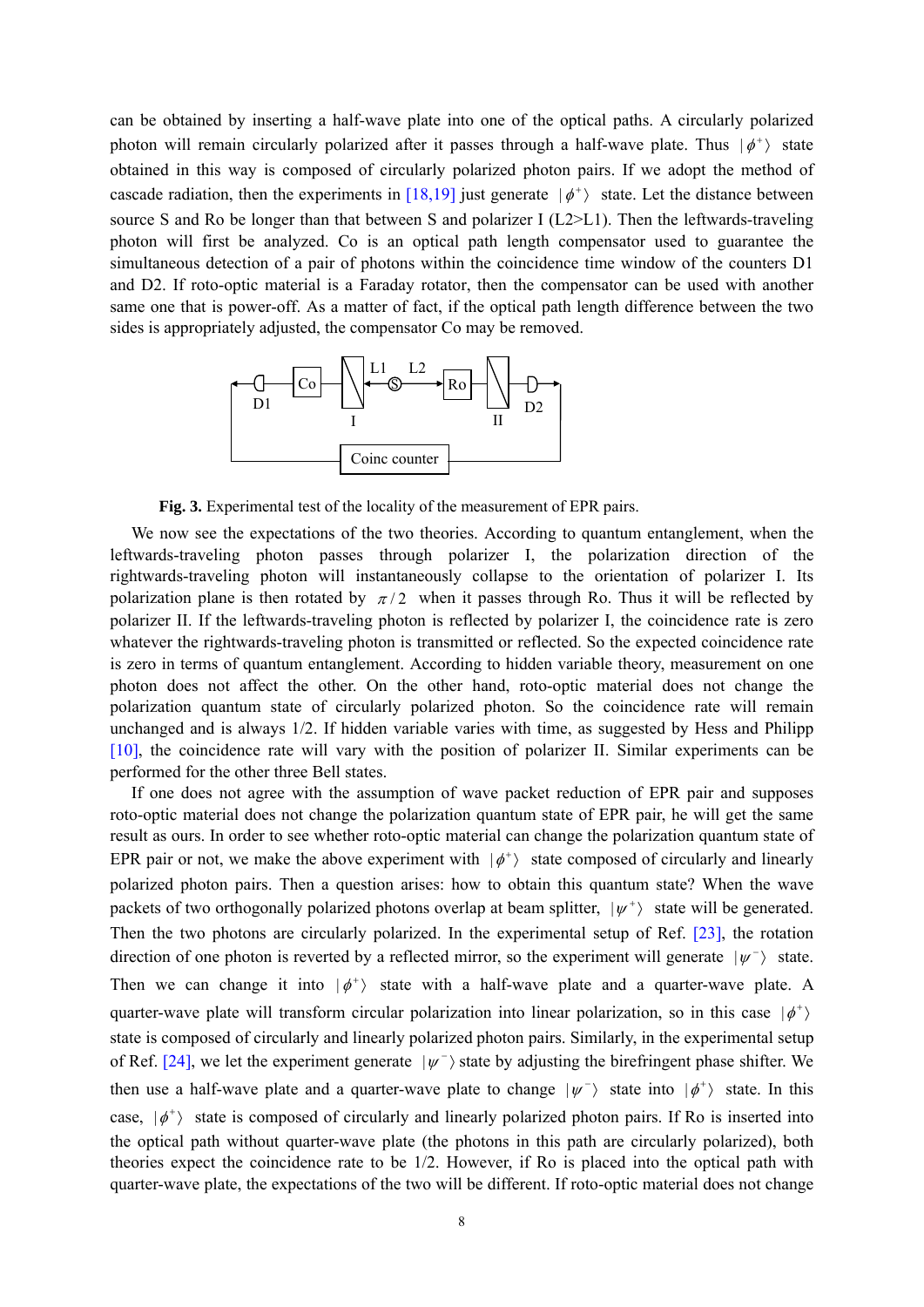the polarization quantum state, the coincidence rate will remain unchanged. According to our theory, the roto-optic material acts as a half-wave plate since it rotates the polarization plane by  $\pi/2$ , which

will transform  $|\phi^+\rangle$  into  $|\psi^+\rangle$  state, so we expect the coincidence rate to be  $\frac{1}{2}\sin^2(a+b)$ .

In Wheeler's delayed-choice experiments (e.g. [32-34]), which-way measurements are made with a two-path interferometer which is chosen after a single-photon pulse entered it. The experiments support Bohr's statement that the behavior of a quantum system is determined by the type of measurement, but cannot answer the question as to whether measurement on one particle of EPR pair can affect the other or not. The above experiments can unambiguously answer it and help to understand EPR paradox (GHZ theorem and Hardy theorem as well), which supposes that we can predict with certainty a particle's quantum state by measuring its partner. The above experiments will show that this is not always possible. For example, if we measure photon *A* with a polarizer and find it to be in  $|H\rangle$  state, then photon *B* may be neither in  $|H\rangle$  state nor in  $|V\rangle$  state. Instead, it may remain in the superposition state, i.e. circular polarization. Only after measurement with a polarizer can we obtain its definite polarization state ( $|H\rangle$  or  $|V\rangle$  state), and different measurements will lead to different results. So the hypothesis of EPR paradox is not correct.

## *4.2*. *Experimental test of the components of polarization entangled photon pairs*

We have supposed above that polarization entangled Bell states can be composed of circularly polarized photon pairs. To test this assumption, we use a pair of linearly polarized photons generated by type-I non-collinear down-conversion. The experimental setup is shown in Fig. 4. Since the two photons are generated from a same photon, their hidden variables should be correlated. Two quarter-wave plates are inserted into the optical paths to convert the linearly polarized photons into circular polarized ones. If the optical axes of the two quarter-wave plates are parallel, the experiment will generate  $|\phi^+\rangle$  state. If the optical axes are oriented orthogonally, i.e. one is set at 45°, the other at  $-45^\circ$ , the rotation directions of the two circularly polarized photons are opposite, then  $|\phi^{-}\rangle$  state will be obtained. Similar experiment can be made with type-II non-collinear down-conversion.



**Fig. 4.** Generation of  $|\phi^{\pm}\rangle$  state by type-I non-collinear down-conversion.

For type-II collinear down-conversion, the hidden variables of the two photons may be regarded as maximally anti-correlated. In this case, a polarizing beam splitter (PBS) may be used to separate the two orthogonally polarized photons. Then  $|\psi^{\pm}\rangle$  state can be obtained with two quarter-wave plates after the PBS ( $|\psi^+\rangle$ ) state will be generated when the optical axes of the two quarter-wave plates are parallel). The experimental setup is shown in Fig. 5.

In order to verify the assumption that circularly and linearly polarized photon pairs can form a Bell state, we remove a quarter-wave plate in the experiment of Fig. 4 or 5, and set the orientation of the polarizer at the  $\pm 45^{\circ}$  direction relative to the linearly polarized direction of photons, while the other orientation of the polarizer may vary arbitrarily. In this case, we still obtain  $|\phi^{\pm}\rangle$  state in Fig. 4 and  $|\psi^{\pm}\rangle$  state in Fig. 5.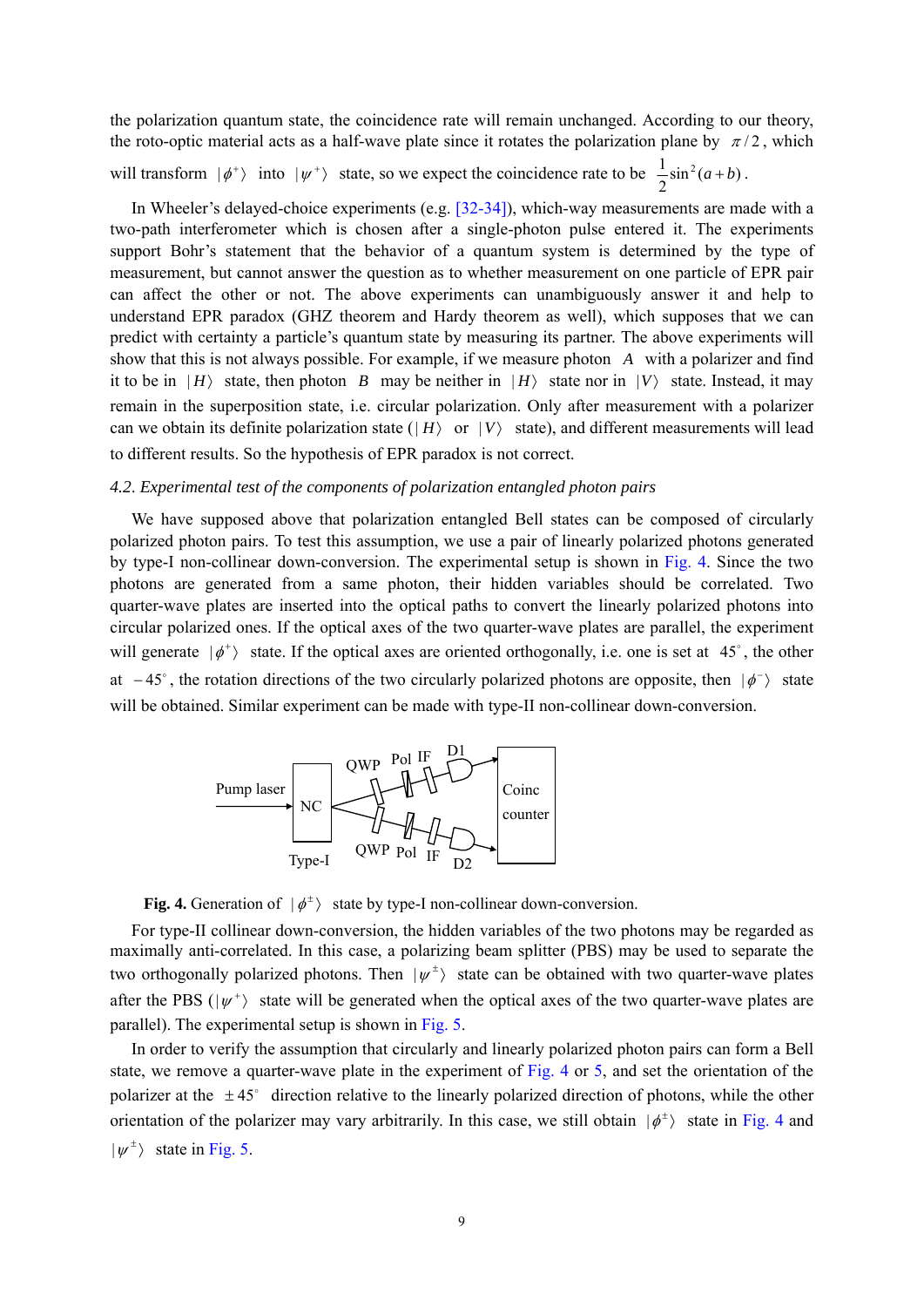

**Fig. 5.** Generation of  $|\psi^{\pm}\rangle$  state by type-II collinear down-conversion.

In other down-conversion experiments [21-31], the wave packets of two orthogonally polarized photons overlap at beam splitter or crystal. The above experiments do not overlap the wave packets of photons and the polarizations of photons are definite. If Bell states can be generated in this way, then quantum entanglement will not remain a mystery.

The following experiment uses the overlap of multi-photon wave packets to generate Bell state. The experimental setup is shown in Fig. 6. A beam of linearly polarized laser enters Mach-Zehnder interferometer, which may be continuous-wave or pulsed laser. A half-wave plate is inserted into one of the arms to rotate the polarization plane by  $\pi/2$ . If we replace the first (or second) BS with a PBS, the half-wave plate can be removed, and the polarization of input laser should be set at  $\pm 45^{\circ}$ . If the relative phase of the photons in the two arms is correctly chosen, the output will be circularly polarized. On the other hand, since the photons within coherence length are coherent, or indistinguishable, we may think that the polarization hidden variables of a bunch of photons within coherence length are correlated. So these photons will behave in the same way when analyzed by a polarizer, i.e. if one photon is transmitted, then all the photons will be transmitted. In the case that all the photons within the coincidence time window of the detectors are coherent, Bell state will be obtained. Note that the experiment adopts multi-photon wave packets overlap, so similar to the experimental results of the overlap of two biphoton wave packets at beam splitter or crystal [28-31], we expect the experiment will generate  $|\phi^{\pm}\rangle$  state. A glass plate may be inserted into the other arm or we can scan one of the mirrors to change the relative phase of the photons in the two arms, and the optical path length difference should be shorter than the coherence length of laser. The key to the experiment is that we must ensure that the polarization quantum states of the photons within the detection time of the detectors are identical, otherwise the behaviors of a bunch of photons will be different. For continuous-wave laser, the coincidence time window of the photon detectors should be shorter than the coherence time of laser. While for pulsed laser, the coherence time of photons should be longer than (or equal to) the duration of pulse, which can be realized by inserting an interference filter in front of each of the detectors. Compared with other beam splitter schemes to obtain Bell states, the experiment is much simpler for it does not use down-conversion of crystal.



**Fig. 6.**  $|\phi^{\pm}\rangle$  state obtained by the overlap of multi-photon wave packets.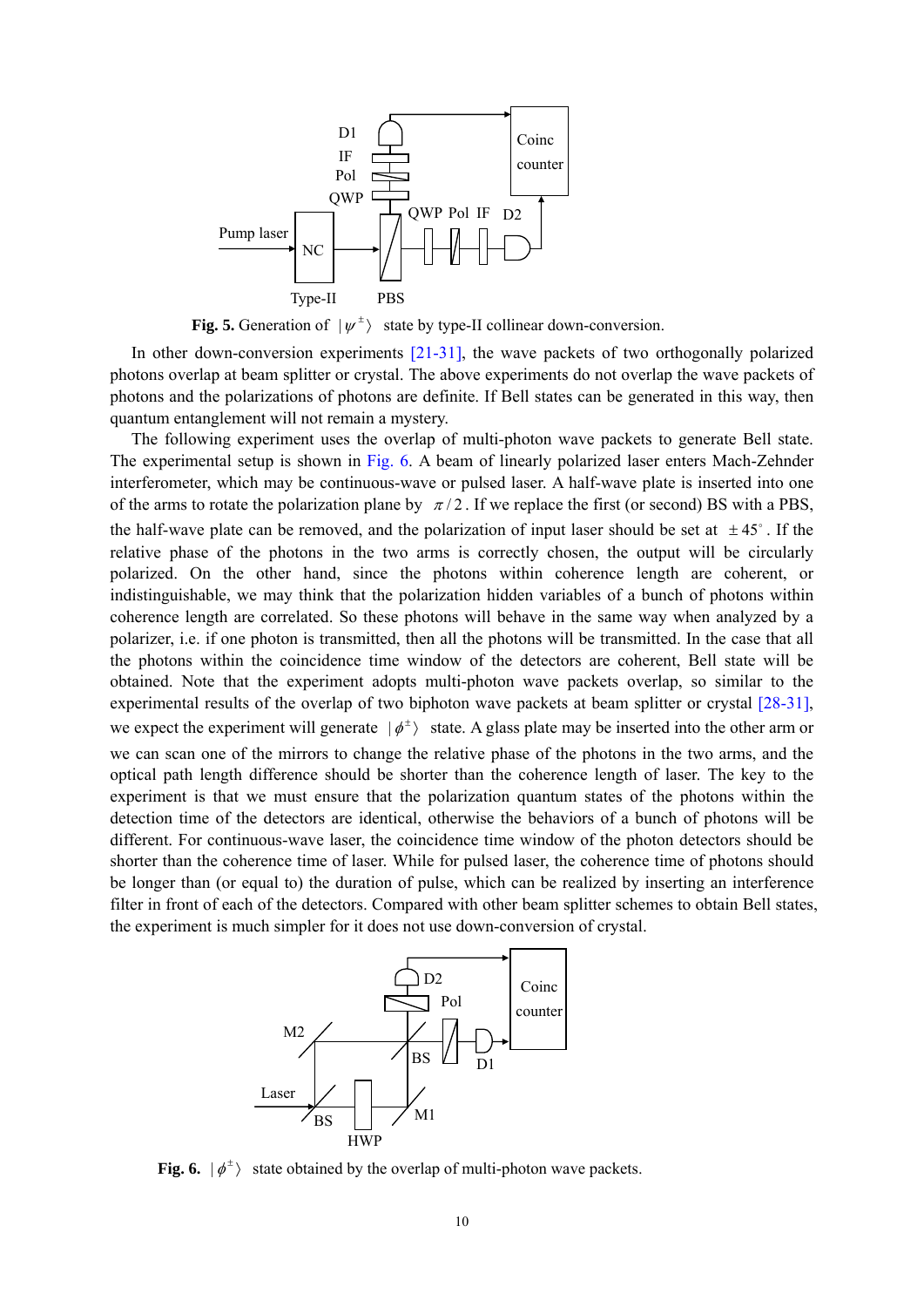In fact, there is a simplest way to generate polarization entangled Bell state. We have supposed that the polarization hidden variables of a bunch of photons within the coherence length are correlated, so if we split a beam of circularly polarized light into two and detect them within the coherence time of laser, Bell state will be obtained. The experimental setup is shown in Fig. 7. A 50/50 beam splitter is used to split the circularly polarized laser. The two beams of light are then analyzed by polarizers. Note that if a half-silvered mirror is used as beam splitter, then different placements of the mirror will result in different Bell states. If reflection occurs at the front of the mirror, a phase shift of  $\pi$ accompanies the reflected beam, the rotation directions of the two beams of light are opposite, then the experiment of Fig. 7 will generate  $|\phi^{-}\rangle$ . While  $|\phi^{+}\rangle$  state will be obtained in the case of rear surface reflection, since the medium behind the mirror (air) has a lower refractive index than the medium the light is traveling in (glass). If our above prediction is true, then arbitrary number of correlated photons can be obtained by use of a couple of beam splitters as desired. For comparison, thus far the maximum number of entangled photons is eight [35,36].



**Fig. 7.** The simplest way to generate polarization entangled Bell state.

Under ideal conditions, all the photons within the coherence length will behave in the same way under the same measuring condition, i.e. they will act as one photon. However, there exists a major difficulty for the experiments of Figs. 6 and 7. Due to the imperfectness of the correlated photons, the experimental setup and the external circumstances, most of the photons will behave in the same way while a few of them may not. This will blur the experimental results. In order to overcome this problem, the single-photon detectors D1 and D2 may be replaced with photoelectric detectors. Note that in this case, our concern is not the specific values of the intensities of the laser but their relative values compared to the threshold value. When all the photons pass through the polarizer, the detection intensity will be that of half of the input laser. So the threshold value may be set at one-fourth of the intensity of the input laser. If both the luminosities in the two channels are greater (or less) than the threshold value, we get a coincident count.

Note that the above experiment differs from that of Hanbury Brown and Twiss (see [37]) in that the former detects the polarization correlation while the latter detects the intensity correlation of input laser. In the meanwhile, it is interesting to compare our experiment with that of Refs [38] and [39], where a polarization beams splitter is used to seperated a beam of monochromatic light (or two orthogonally polarized photons generated by type-II down-conversion), then the relationship between intensity correlation (or coincidence count) and the rotation angle of the half-wave plate placed in front of the polarization beams splitter is recorded. In order to explain the correlated results that cannot be explained in classical theory, hidden polarization or higher-order polarization is introduced [38-40]. We think that they are equivalent to the polarization hidden variable we introduce here. In fact, if two quarter-wave plates are inserted after the polarization beam splitter in the experiments of Refs [38] and [39] to convert the linearly polarized photons into circularly polarized photons, as is the case in Fig. 5, the two experiments will also generate polarization Bell state.

# *4.3*. *Successive polarization measurements on EPR photon pairs*

If quantum measurement is deterministic, then the experimental result is determined by measuring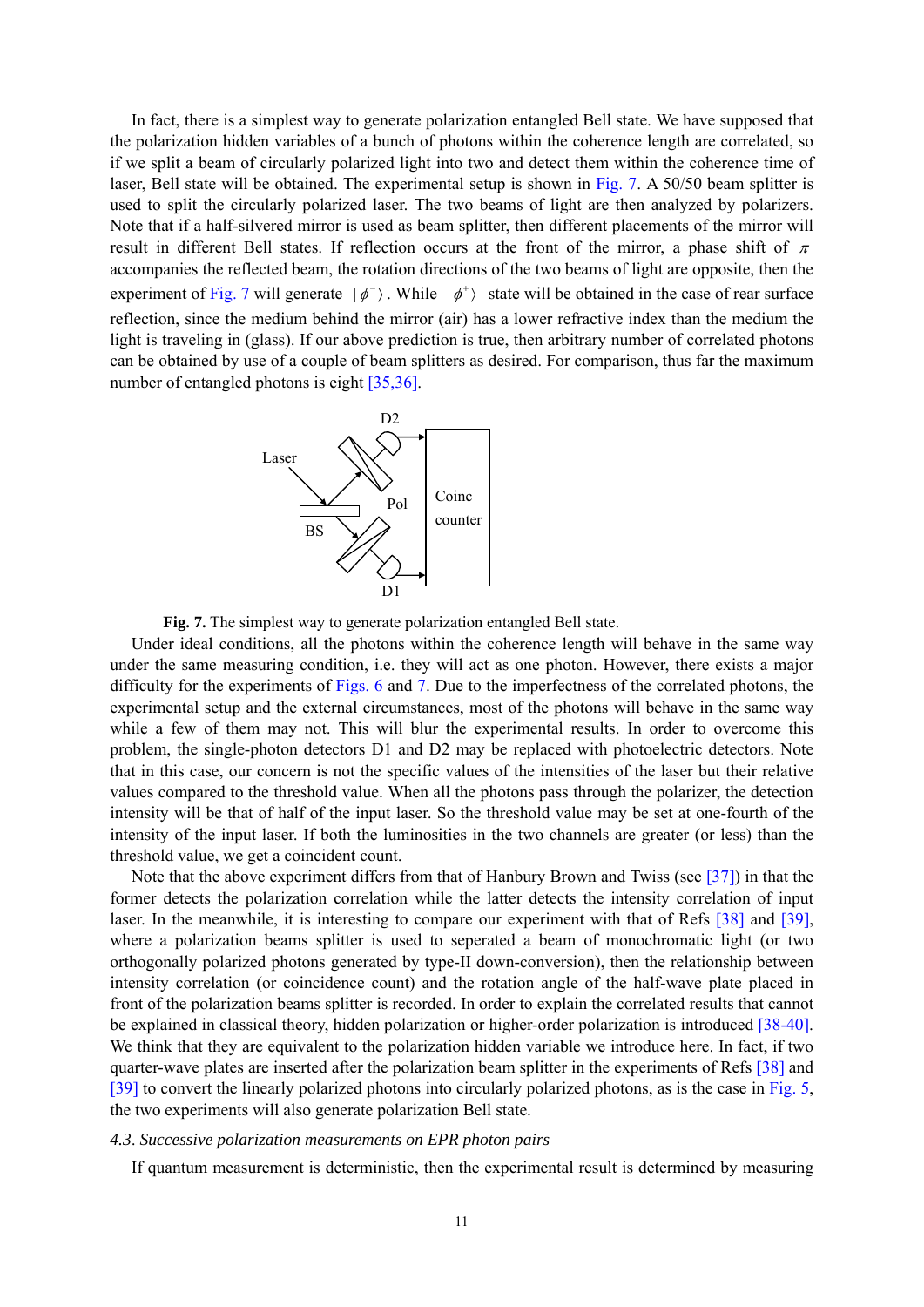condition and intrinsic property of a particle, and there are no random disturbances during the measuring process. We may further infer that the collapsed quantum states of a pair of particles with a same quantum state will be the same under the same measuring condition. We now test this assumption. We add another pair of polarizers II and II' in the transmitted channels of Fig. 2, as shown in Fig. 8. The polarizer I has the same orientation as polarizer I', and the orientations of polarizers II and II' are also the same. The source generates circularly polarized  $|\phi^+\rangle$  state photon pairs. According to Eq. (9), half of the photon pairs will pass through the first pair of polarizers and reach the second pair of polarizers. When they are analyzed again, their behaviors are still correlated, i.e. if one photon is transmitted, the other will also be transmitted. Thus for the second pair of polarizers, we have  $P_{++} = \cos^2 \theta$ ,  $P_{--} = \sin^2 \theta$ ,  $P_{+-} = P_{-+} = 0$ , where  $\theta$  is the angle between the orientations of the two pairs of polarizers. According to quantum theory, the pair of photons is not in entangled state after the first measurement since their polarizations are definite. In this case, we don't know how to calculate the joint probability in quantum mechanics. But if our predications are correct, there will exist conceptual difficulty for quantum mechanics to explain the total correlation of a pair of particles without entanglement, which can be readily understood in deterministic hidden variable theory. Note that we can also perform the experiment in the reflected channels of ploarizers I and I′, and similar results will be obtained. The joint measurements between transmitted and reflected channels are not needed, since the probabilities will be zero according to Eq. (10). Thus the experiment is a complete measurement.



**Fig. 8.** Two successive polarization measurements on EPR photon pairs.

As the collapsed quantum states of a pair of photons after the first measurement are the same, they can be restored into  $|\phi^+\rangle$  state by inserting two quarter-wave plates with parallel-oriented optical axes into the optical paths between the two pairs of polarizers.

We now see the coincidence counting results when the orientations of the second pair of polarizers are different. Suppose the orientation of the first pair of polarizers is in the *x* axis, and the orientations of the second pair of polarizers in the directions of *a* and *b* , respectively. For simplicity, let *a*, *b* and *x* lie in one plane, and  $\overline{a}$ ,  $\overline{b}$  are the directions perpendicular to *a* and *b*, respectively, as shown in Fig. 9.



**Fig. 9.** Orientations of two pairs of polarizers.

For the circularly polarized photon pairs, the single probabilities  $P_+(a)$  and  $P_+(b)$  are equal, we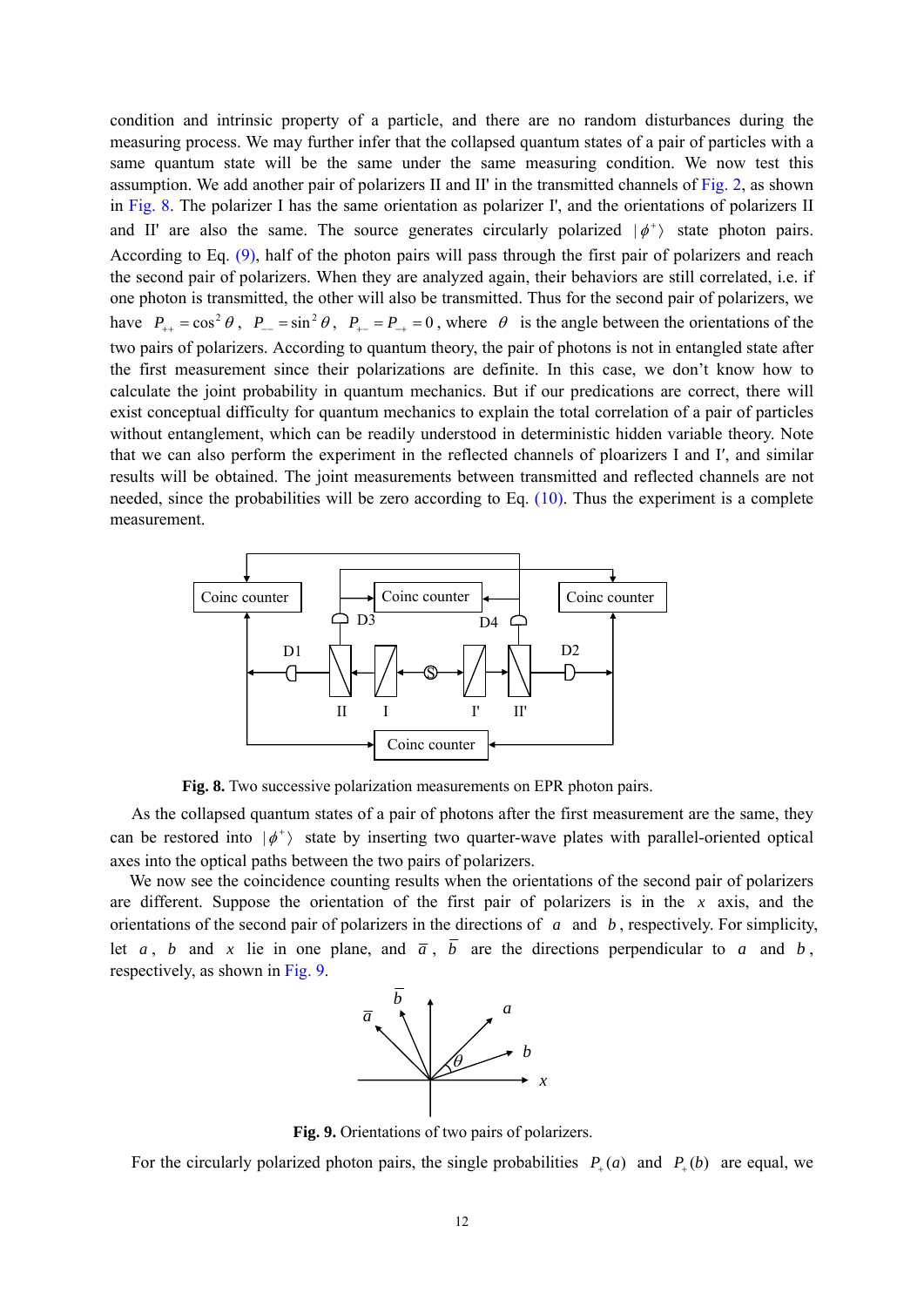can get the same joint probability  $P_{++}(a,b)$  whether by projecting *a* onto *b* or by projecting *b* onto *a* . For a pair of linearly polarized photons, the single probabilities that the two photons pass through the second pair of polarizers respectively are not equal. Then different projective sequences will lead to different results. If we project *a* onto *b*, we get  $P_{++}(a,b) = \cos^2 a \cos^2 \theta$ , where  $\theta = a - b$ . If we project *b* onto *a*, we obtain  $P_{+}(a,b) = \cos^2 b \cos^2 \theta$ . As joint probability cannot be larger than single probabilities, and the latter may not satisfy this requirement, we choose  $P_{1} (a,b) = \cos^2 a \cos^2 \theta$  for the moment.

We now consider the expression of  $P_+(a,b)$ . According to the rule of projecting from one channel with a smaller probability onto the other with a larger probability, we obtain  $P_{+-}(a,b) = \cos^2 a \sin^2 \theta$ for  $\cos^2 a \le \sin^2 b$  and  $P_1(a,b) = \sin^2 b \sin^2 \theta$  for  $\cos^2 a \ge \sin^2 b$ . As the requirement of  $P_{+} (a,b) + P_{+} (a,b) = P_{+} (a) = \cos^2 a$  must be satisfied, and considering the smooth joining of probability formula, we take

$$
P_{++}(a,b) = \begin{cases} \cos^2 a \cos^2 \theta & \cos^2 a \le \sin^2 b \\ \cos^2 a - \sin^2 b \sin^2 \theta & \cos^2 a \ge \sin^2 b \end{cases}
$$
 (14)

It can be verified that in addition to satisfying the projective relation in the instances of  $\theta = 0$  and  $\theta = \pi/2$ , Eq. (14) also meets the expectations of  $P_{+}$   $(a,b) = \cos^2 a$  for  $b = 0$  and  $P_{+}$   $(a,b) = 0$  for  $a = \pi/2$ . So it is a reasonable probability formula. With Eq. (14) we can calculate the other three joint probabilities using the relations of  $P_{+}(a,b) + P_{+}(a,b) = \cos^2 a$ ,  $P_{+}(a,b) + P_{-}(a,b) = \cos^2 b$  and  $P_ (a,b) + P_ (a,b) = \sin^2 b$ .

In fact, there may exist other projective relations for the calculation of joint probability. When *b* rotates between 0 and *a*, the joint probability  $P_{++}(a,b)$  may remain unchanged and is always  $\cos^2 a$ , i.e. joint probability takes the smaller one of the two single probabilities. This implies that for two dependent events under certain conditions (for example, *a* and *b* lie in the same quadrant), if one event with a smaller probability occurs, then another event with a larger probability will occur with certainty. Then the four joint probabilities can be written as

$$
\begin{cases}\nP_{++}(a,b) = \cos^2 a \\
P_{+-}(a,b) = 0 \\
P_{-+}(a,b) = \cos^2 b - \cos^2 a \\
P_{--}(a,b) = \sin^2 b\n\end{cases}
$$
\n(15)

It can be seen that in the instance of  $\theta = 0$  we get the same result as Eq. (14), i.e.  $P_{\alpha}(a,b) = P_{\alpha}(a) = P_{\alpha}(b) = \cos^2 a$ . In other cases, we cannot decide whether Eq. (14) or (15) is correct, which can only be tested by experiment. No matter which formula is correct, we believe that for a deterministic measurement theory, the requirement that joint probability equals the single probabilities must be satisfied in the case of  $\theta = 0$ .

If we suppose the polarization direction (the  $x$  axis in Fig. 9) of photon pairs distributes uniformly in space and then average over it to get average joint probability, we find that whether the result of Eq. (14) or (15) will not agree with that of quantum mechanics. If the polarization direction of photons distributes in two orthogonal directions, the result also disagrees with that of quantum mechanics. We do not present the detailed calculation process. So linearly polarized photon pairs cannot form a Bell state in the general case.

#### **5. Discussion and conclusion**

We show that the true implication of the probability distribution of Bell's correlation function is the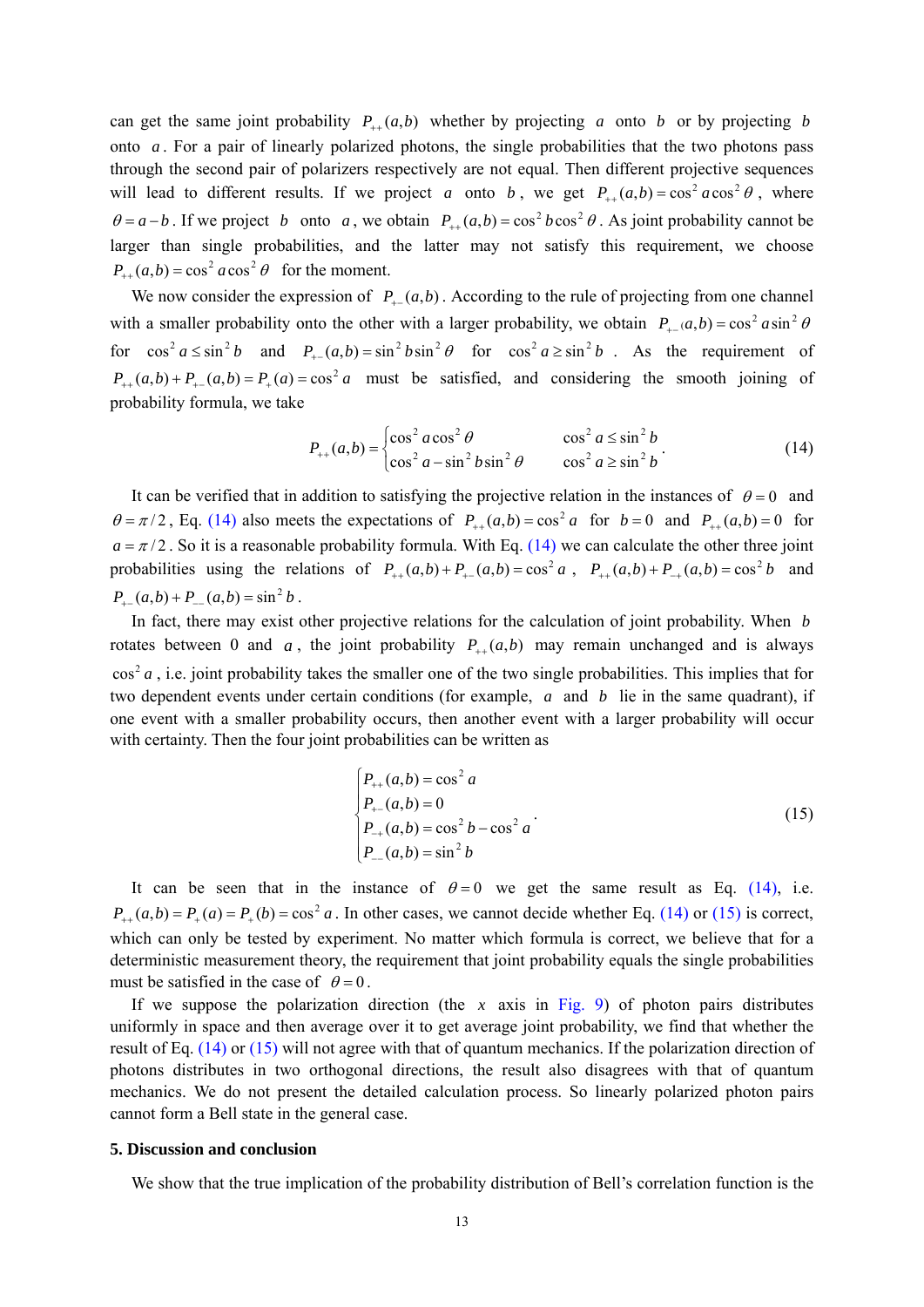probability distribution of the joint measurement outcomes, so it may vary with experimental condition. In addition, we show that Bell's locality holds neither for two independent events nor for two dependent events. The results of EPR-type experiments can be explained with the projective relation of the quantum state composed of circularly or linearly polarized photon pair whose hidden variables are maximally correlated or anti-correlated. We also explore the physical meaning of hidden variable and measuring process.

Hidden variable theory does not conflict with the current formalism of quantum mechanics, which can be viewed as holding for the statistic description of the behaviors of a large number of independent particles but not for the deterministic description of the behavior of individual particle or EPR pairs. So far there is no experiment suggested to distinguish between the locality and non-locality assumptions. Our first experiment is aimed at this purpose, which we think can verify whether collapse of the wave packet of EPR pair is true or not. All our expectations for above experiments are based on the assumptions that local hidden variable exists and the behaviors of microscopic particles are also deterministic. But it should be noted that even if all our theoretical expectations are verified by experimental results, we could only abandon the concept of quantum entanglement and Bell's locality assumption. Though the start point of our theory is local hidden variable, the above experiments cannot adequately prove that local hidden variable does exist. Only when the experimental results cannot be explained by the current theory of quantum mechanics can we say that it is incomplete and hidden variable should be introduced. So more experiments and theoretical analyses are needed in order to solve the problem of hidden variable.

## **References**

- [1] A. Einstein, B. Podolsky, N. Rosen, Phys. Rev. **47** (1935) 777-780.
- [2] D. Bouwmeester, J. -W. Pan, K. Mattle, M. Eibl, H. Weinfurter, A. Zeilinger, Nature **390** (1997) 575-579.
- [3] J. -W. Pan, D. Bouwmeester, H. Weinfurter, A. Zeilinger, Phys. Rev. Lett. **80** (1998) 3891-3894.
- [4] J. Bell, Physics **1** (1964) 195-200.
- [5] V. Nuri, arXiv: quant-ph/9808008v2.
- [6] N. Gisin, B. Gisin, Phys. Lett. A **260** (1999) 323-327.
- [7] L. Vervoort, Europhys. Lett. **50** (2000) 142-147.
- [8] L. Szabó, A. Fine, Phys. Lett. A **295** (2002), 229-240.
- [9] E. Santos, Eur. Phys. J. D **42** (2007) 501-509.
- [10] K. Hess, W. Philipp, Europhys. Lett. **57** (2002) 775-781.
- [11] R. Gill, G. Weihs, A. Zeilinger, M. Żukowski, arXiv: quant-ph/0208187v1.
- [12] W. Myrvold, arXiv: quant-ph/0205032v1.
- [13] L. de la Peňa, A. Cetto, T. Brody, Lettere Al Nuovo Cimento **5** (1972) 177-181.
- [14] M. Nagasawa, Chaos, Solitons & Fractals **8** (1997) 1773-1792.
- [15] A. Valdenebro, Eur. J. Phys. **23** (2002) 569.
- [16] M. Socolovsky, Phys. Lett. A **316** (2003) 10-16.
- [17] S. Gröblacher, T. Paterek, R. Kaltenbaek, Ċ. Brukner, M. Żukowski, M. Aspelmeyer, A. Zeilinger, Nature **446** (2007) 871-875.
- [18] A. Aspect, P. Grangier, G. Roger, Phys. Rev. Lett. **47** (1981) 460-463.
- [19] A. Aspect, P. Grangier, G. Roger, Phys. Rev. Lett. **49** (1982) 91-94.
- [20] J. F. Clauser, Phys. Rev. Lett. **36** (1976) 1223-1226.
- [21] Z. Y. Ou, L. Mandel, Phys. Rev. Lett. **61** (1988) 50-53.
- [22] Y. H. Shih, C.O. Alley, Phys. Rev. Lett. **61** (1988) 2921-2924.
- [23] P. G. Kwiat, A. M. Steinberg, R.Y. Chiao, Phys. Rev. A **45** (1992) 7729-7739.
- [24] P. G. Kwiat, K. Mattle, H. Weinfurter, A. Zeilinger, Phys. Rev. Lett. **75** (1995) 4337-4341.
- [25] C. Kurtsiefer, M. Oberparleiter, H. Weinfurter, Phys. Rev. A **64** (2001) 023802.
- [26] M. Fiorentino, C. E. Kuklewicz, F. N. C. Wong, Opt. Express **13** (2005) 127-135.
- [27] G. Brida, M. V. Chekhova, M. Genovese, L. A. Krivitsky, Opt. Express **15** (2007) 10182-10188.